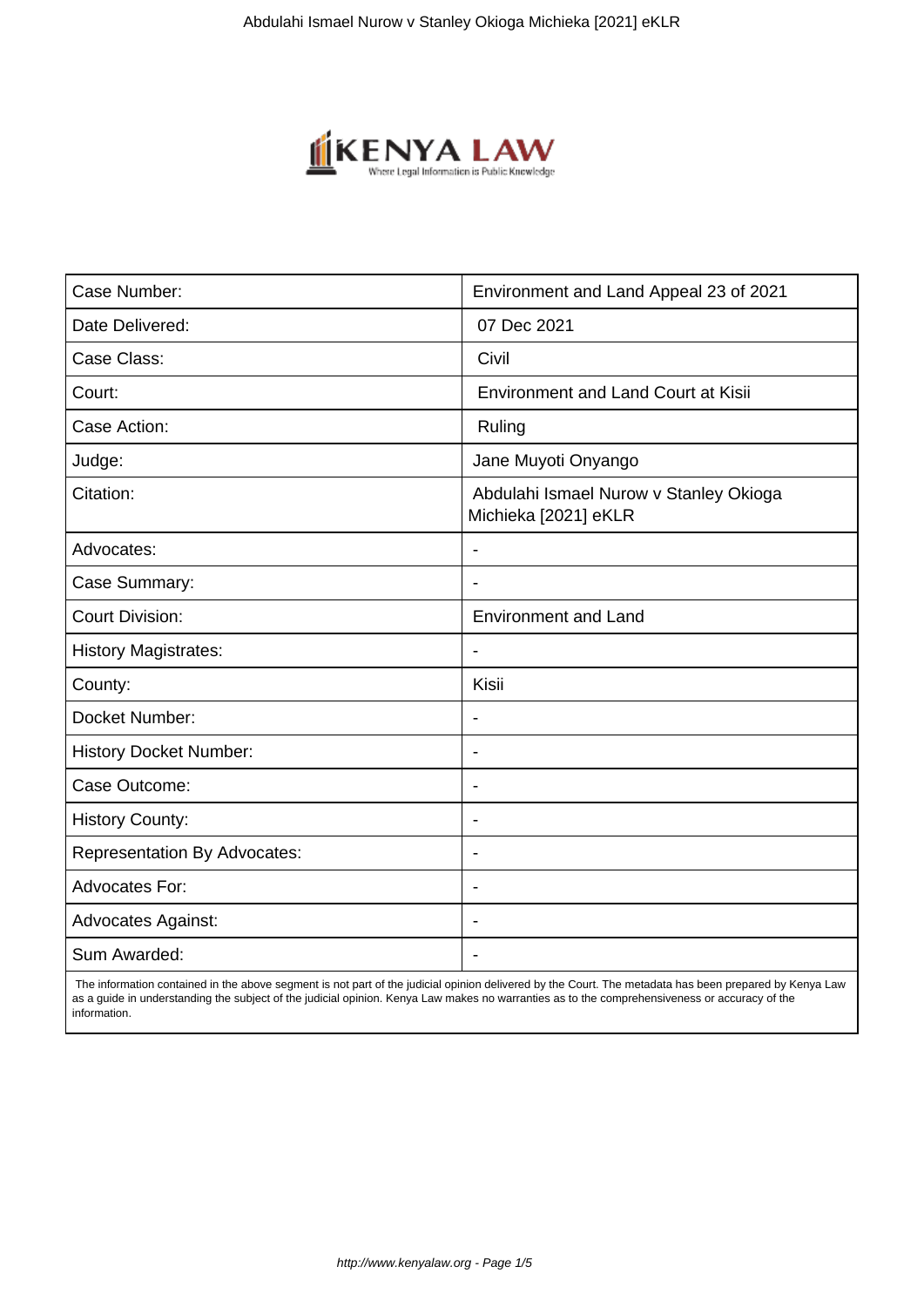### **REPUBLIC OF KENYA**

### **IN THE ENVIRONMENT AND LAND COURT AT KISII**

### **ELC APPEAL NO. 23 OF 2021**

**ABDULAHI ISMAEL NUROW..............................................................................APPELLANT**

# **VERSUS**

**STANLEY OKIOGA MICHIEKA..................................................................RESPONDENT**

## **RULING**

## **INTRODUCTION**

1. The Appellant/Applicant approached this court by way of Notice of Motion dated 12<sup>th</sup> November 2021 seeking an order of stay of execution of the ruling of the Business Rent Tribunal delivered on  $2<sup>nd</sup>$  November 2021 pending appeal. The application is premised on the grounds set out on the face of the Notice of Motion and the Applicant's Supporting Affidavit sworn on the 12<sup>th</sup> November 2021 together with the Supplementary Affidavit sworn on the  $30<sup>th</sup>$  November 2021.

**2.** In the said affidavit the Applicant gives the background of this matter which is as follows. The Applicant is a sub-tenant of the Respondent in the premises on land parcel No. Kisii Town Block 111/130. The Applicant filed suit in the Chief Magistrate's Court vide Kisii CMCC No. 59 of 2021 seeking to restrain the Respondent from levying distress against him for rent arrears. The Respondent raised a Preliminary Objection that the court had no jurisdiction. The court upheld the Preliminary Objection and stated that power to determine whether the tenancy was controlled or not lay with the Business Premises Rent Tribunal.

**3.** Following the dismissal of the suit in the lower court, the Applicant filed suit in the Tribunal and obtained an order for the unconditional release of his goods. The Tribunal also restrained the Respondent from interfering with the Applicant's occupation of the demised premises and directed that the Applicant continues paying rent as per the lease agreement. However, after the inter partes hearing of the application, the Tribunal held that it had no jurisdiction as the tenancy between the parties was for a period of more than five years. The Tribunal therefore dismissed the application and proceeded to vacate the orders that it had earlier issued in favour of the Applicant thus prompting the appeal herein as well as the application for stay of execution.

**4.** The Applicant has deponed that if a stay of execution is not granted, his appeal shall be rendered nugatory. He further depones that he is likely to be evicted from his place of business and he stands to suffer irreparable loss and damage. He adds that the application has been made without unreasonable delay.

**5.** The application was opposed by the Respondent who filed a Replying Affidavit sworn on the 19<sup>th</sup> November 2021. In the said affidavit, he deponed that the Applicant forcefully gained access to the demised premises after his lease had terminated. He deponed that the Applicant's case in the lower court was struck out for want of jurisdiction as he had relied on a forged lease agreement. He later moved to the Tribunal where he filed the correct lease agreement indicating that the lease agreement had ended on  $31<sup>st</sup>$  May 2021 and therefore there was no Landlord/tenancy relationship between him and the Respondent.

**6.** It is the Respondent's contention that by the time the Applicant filed this application, he had already been evicted from the demised premises and there is therefore nothing to be stayed. He further argues that this application is against a negative order which is not capable of being styed.

**7.** The Respondent avers that the Applicant has not demonstrated that he stands to suffer substantial loss nor has he averred in his affidavit that he is willing to provide security to safeguard the interests of the Respondent. He is of the view that if the court is inclined to grant a stay of execution then the Applicant should be ordered to deposit Kshs. 1,000,000/= as security for costs which is equivalent to the outstanding rent.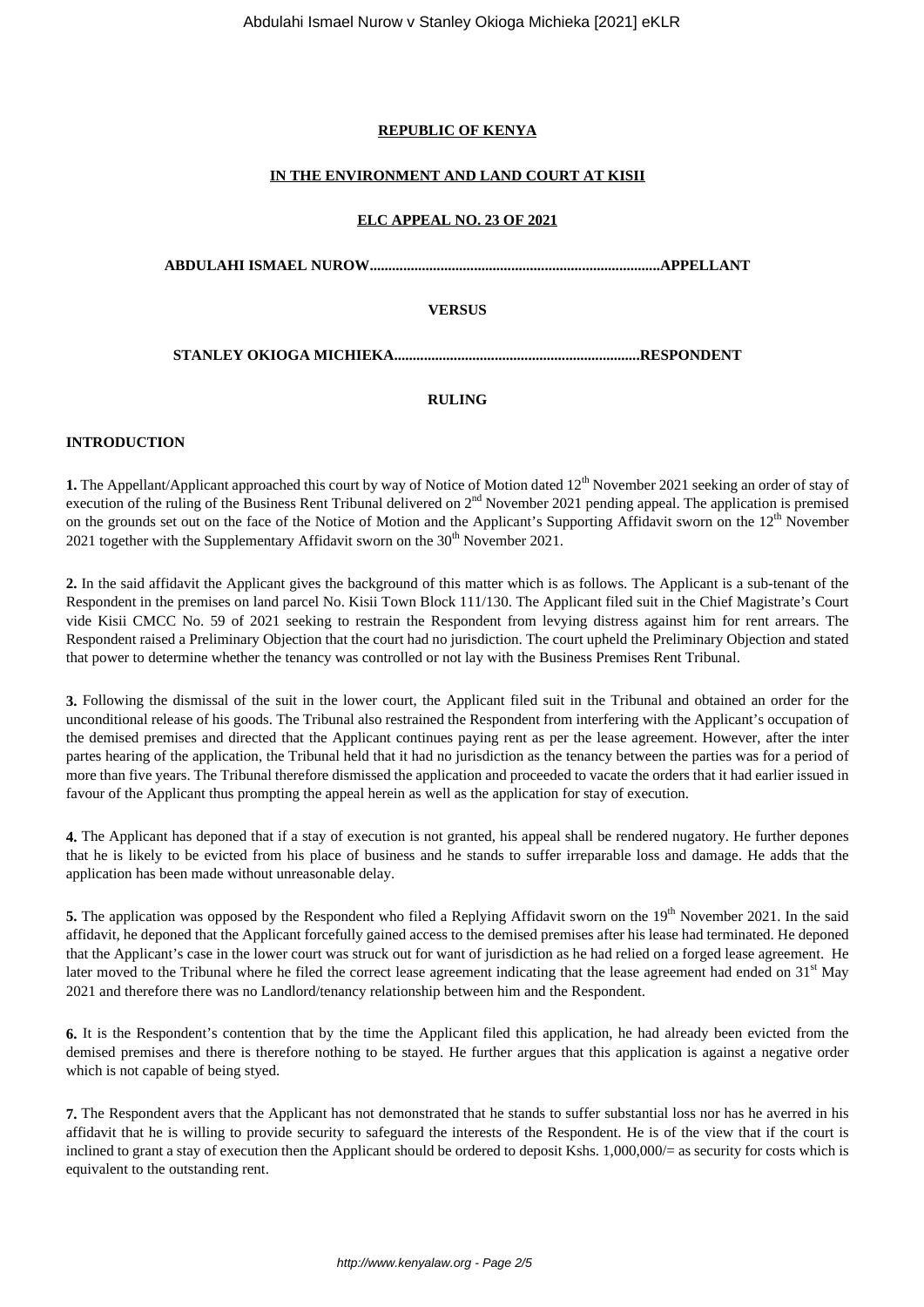**8.** The court directed that the application be canvassed by way of written submissions. Both parties filed their submissions and they were given an opportunity to briefly highlight them.

**9.** In his submissions counsel for the Applicant emphasized that the Applicant was facing imminent eviction as both the lower court and the Tribunal had downed their tools citing lack of jurisdiction. He conceded that two lease agreements starting on 1<sup>st</sup> April 2016 were presented to the court. The first one indicates that the lease was to end on  $31<sup>st</sup>$  May 2021 while the second one indicates that the lease was to end on 15<sup>th</sup>.June 2021. It was his submission that even though he obtained interim orders of stay from the Tribunal, the Respondent did not comply with the said orders as he refused to reopen the premises and allow him to occupy the premises while paying rent as per the lease agreement. He faults the Tribunal for holding that it had no jurisdiction as this resulted in the Applicant being exposed.

**10.** Regarding the application for stay execution, he holds the view that the Applicant has met the conditions under Order 42 Rule 6 of the Civil Procedure Rules by demonstrating that he shall suffer substantial loss, filing the application without delay and agreeing to abide by any condition that the court may impose. He submitted that the Applicant had cleared the rent arrears that were outstanding at the time the Respondent levied distress and he was willing to continue paying the monthly rent as per the lease agreement. It was his contention that if the application was not granted, the appeal would be rendered nugatory.

**11.** On the other hand, counsel for the Respondent submitted that the relationship between the Applicant and the Respondent was governed by the lease agreement which ended on 31<sup>st</sup> May 2021 and the Tribunal was therefore right to down its tools as there was no Landlord/Tenant relationship between the parties. He faulted the Applicant for presenting what he termed as a forged lease agreement before the lower court. It was his further submission that even though the Applicant was in possession of the demised premises, he was not carrying on any business as the premises were locked. He refuted the assertion that the Applicant had met the conditions for stay of execution and argued that in any event the court could not stay a negative order dismissing the applicant's suit. He submitted that if the court was inclined to grant the application for stay then the Applicant should be ordered to pay security for costs in the sum of Kshs. 1,000,000/= being the equivalent of the outstanding rent.

#### **ISSUES FOR DETERMINATION**

**12.** Having considered the background of this case, the Notice of Motion, rival affidavits and submissions, the only issue for determination is whether execution should be stayed pending appeal.

### **ANALYSIS AND DETERMINATION**

**13.** The principles that guide the courts while considering an application for stay pending appeal are now well settled. The substantive provision for grant of stay pending appeal is to be found under Order 42 Rule 6 of the Civil Procedure Rules.

Order 42 Rule 6 provides in part as follows: -

*6.(1) No appeal or second appeal shall operate as a stay of execution or proceedings under a decree or order appealed from except in so far as the court appealed from may order but, the court appealed from may for sufficient cause order stay of execution of such decree or order, and whether the application for such stay shall have been granted or refused by the court appealed from, the court to which such appeal is preferred shall be at liberty, on application being made, to consider such application and to make such order thereon as may to it seem just, and any person aggrieved by an order of stay made by the court from whose decision the appeal is preferred may apply to the appellate court to have such order set aside.* 

*(2) No order for stay of execution shall be made under sub-rule (1) unless—* 

*(a) the court is satisfied that substantial loss may result to the applicant unless the order is made and that the application has been made without unreasonable delay; and* 

*(b) such security as the court orders for the due performance of such decree or order as may ultimately be binding on him has been given by the applicant.* 

*(3) Notwithstanding anything contained in sub-rule (2), the court shall have power, without formal application made, to order upon*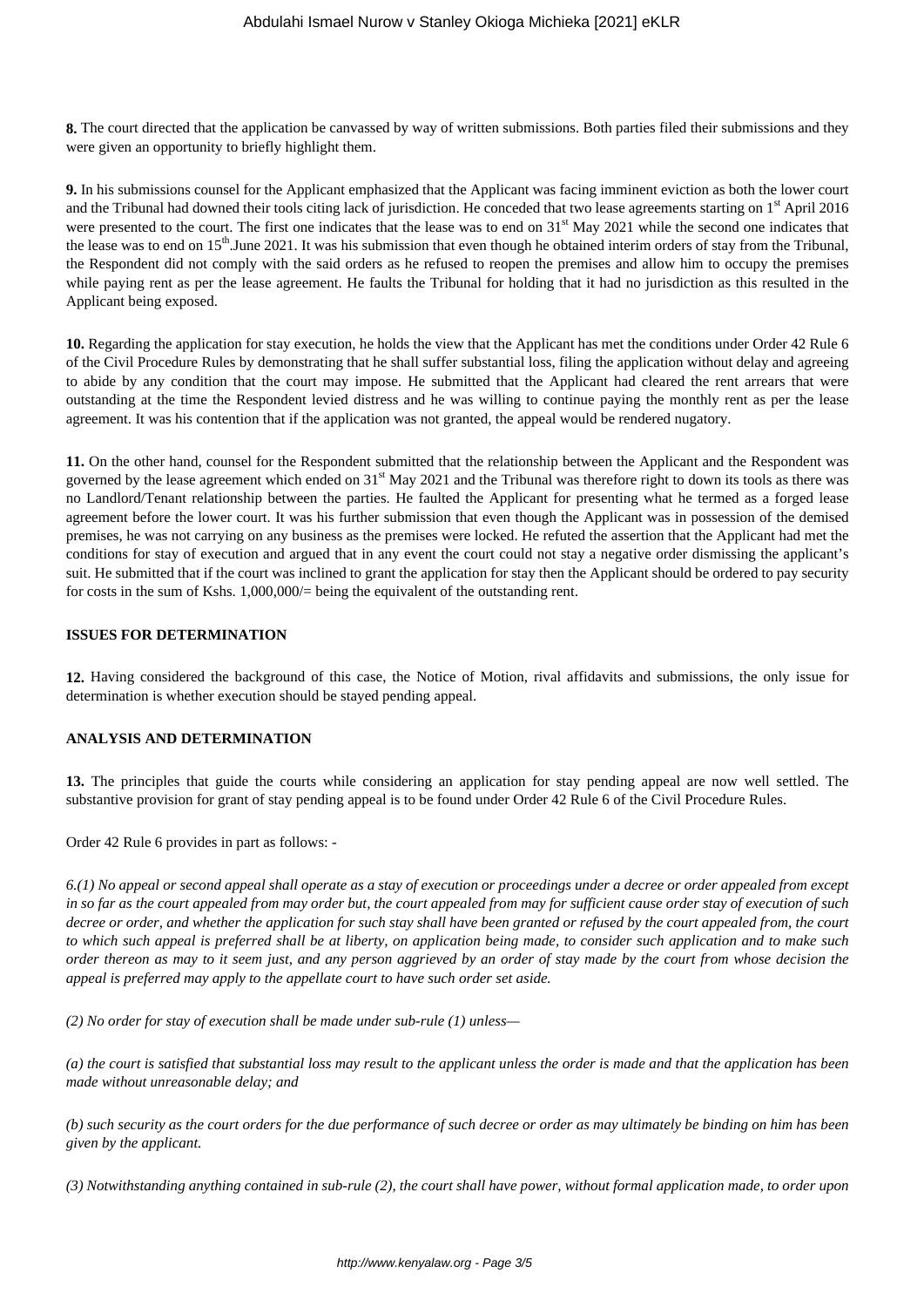*such terms as it may deem fit a stay of execution pending the hearing of a formal application.* 

*(4) For the purposes of this rule an appeal to the Court of Appeal shall be deemed to have been filed when under the Rules of that Court notice of appeal has been given.*

**14.** The first question I must answer if whether the Applicant has demonstrated that he will suffer substantial loss.

**15.** In the case of **Masisi Mwita v Damaris Wanjiku Njeri [2016] eKLR** the court considered the question of what constitutes substantial loss. Mativo J stated as follows:-

**"The corner stone of the jurisdiction of the court under Order 42 of the Civil Procedure Rules is that substantial loss would result to the applicant unless a stay of execution is granted. What constitutes substantial loss was broadly discussed by Gikonyo J in the case of** *James Wangalwa & Another vs Agnes Naliaka Cheseto* **where it was held** *inter alia* **that:-**

*"No doubt, in law, the fact that the process of execution has been put in motion, or is likely to be put in motion, by itself, does not amount to substantial loss. Even when execution has been levied and completed, that is to say, the attached properties have been sold, as is the case here, does not in itself amount to substantial loss under Order 42 Rule 6 of the CPR. This is so because execution is a lawful process.*

*The applicant must establish other factors which show that the execution will create a state of affairs that will irreparably affect or negate the very essential core of the applicant as the successful party in the appeal. This is what substantial loss would entail, a question that was aptly discussed in the case of Silverstein vs. Chesoni, …………….the issue of substantial loss is the cornerstone of both jurisdictions. Substantial loss is what has to be prevented by preserving the status quo because such loss would render the appeal nugatory"*

**16.** In the instant case the Applicant has deponed that he stands to suffer substantial loss as he has heavily invested in his business. He also paid a deposit of Kshs. 850, 000/= as goodwill in addition to the monthly rent. This assertion has not been controverted by the Respondent. It is therefore my finding that the Applicant has demonstrated that if execution is not stayed, he will suffer substantial loss.

**17.** The second question is whether the application has been filed without unreasonable delay. The Applicant has also demonstrated that he filed his application only ten days after the ruling was delivered hence there was no delay.

**18.** The last condition is the issue of security for costs.

With regard to security for costs, counsel for the Applicant submitted that the Applicant is willing to abide by any conditions that the court may impose.

There is no doubt that if a stay is not granted, the appeal will be reduced to an academic exercise. However, I must point out that the Applicant should not cry foul as he is the one who created confusion both in the lower court and at the Tribunal by presenting two different lease agreements.

**19.** Be that as it may, I am of the view that the Applicant should not be prevented from exercising his cherished right of appeal which is guaranteed by the constitution.

**20.** In the premises, and in the interest of justice, I grant the application on condition that the Applicant furnishes security for costs by depositing the sum of Kshs. 800,000 in an interest bearing account in the joint names of the advocates for the Applicant and the Respondent on or before the 31<sup>st</sup> December 2021, failing which the order of stay shall automatically lapse. The Applicant shall also file his Record of Appeal within 30 days from the date hereof.

### **DATED, SIGNED AND DELIVERED AT KISII THIS 7TH DAY OF DECEMBER, 2021.**

**J.M ONYANGO**